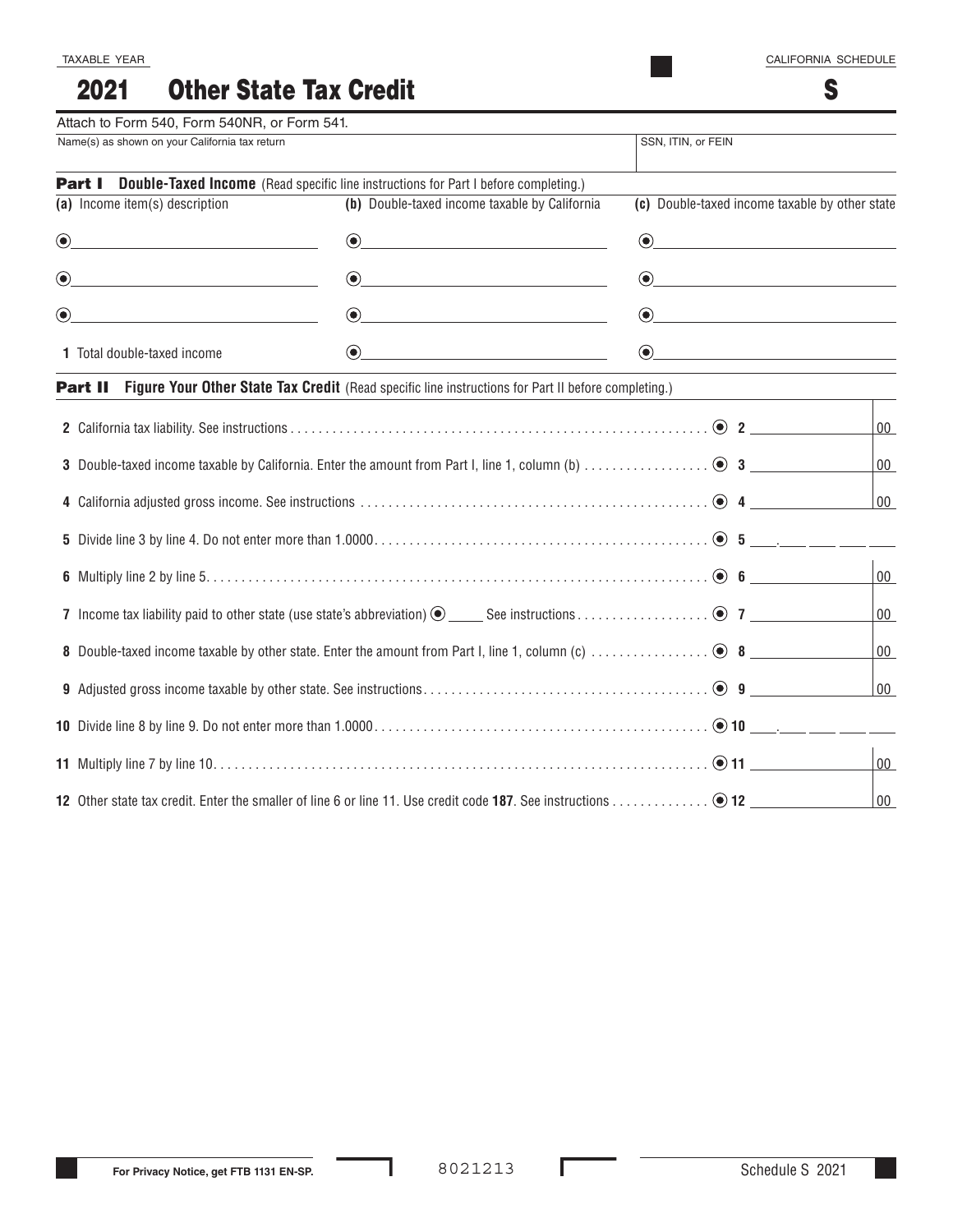# 2021 Instructions for Schedule S

**Other State Tax Credit**

# What's New

**Pass-Through Entity Elective Tax –** Many states have implemented Pass-Through Entity ("PTE") elective taxes, whereby qualified entities may elect to pay an entity-level tax. Qualified partners, members, or shareholders of electing entities generally receive personal income tax credits. A partner, member, or shareholder may be eligible for the Other State Tax Credit for their pro rata share of the PTE elective taxes paid, provided the statutory requirements of California Revenue and Taxation Code (R&TC) Sections 18001 and 18006 are met. See Section G, Pass-Through Entities, for more information.

# General Information

In general, for taxable years beginning on or after January 1, 2017, Indiana will no longer be treated as a reverse credit state for California tax purposes. California residents that derived income from sources within Indiana and paid a net income tax to Indiana on income that is also taxed by California, may claim the other state tax credit. California nonresidents may not claim the other state tax credit for net income taxes paid to Indiana.

For taxes paid to another state on or after January 1, 2009, a claim for credit or refund of an overpayment of income tax attributable to taxes paid to another state may be filed within one year from the date tax is paid to the other state or within the general statute of limitations, whichever period expires later.

Taxpayers may qualify for a credit for income taxes paid to another state when the same income that is taxed by the other state is also taxed by California. Other state income taxes which are paid to the other state do not necessarily have to be in the same year, as long as the taxes relate to the same transaction.

You must attach Schedule S, Other State Tax Credit, and a copy of your tax return(s) filed with the other state(s) to your California tax return. Retain a copy of other state tax returns, along with a copy of this form for your records.

Shareholders of S corporations, partners of partnerships, and members of limited liability companies (LLCs) classified as partnerships for tax purposes, see Section G, Pass-Through Entities, for more information.

# A Purpose

If you are an individual filing a California personal income tax return or an estate or trust filing a California fiduciary income tax return, use Schedule S to claim a credit against California tax for net income taxes imposed by and paid to another state or U.S. possession.

Generally, residents of California may claim a credit only if the income taxed by the other state has a source within the other state

under California law. (This does not apply for dual-resident estates and trusts. See Section F, Dual-Resident Estates and Trusts, for additional information on determining dual-residency). **No credit is allowed** if the other state allows California residents a credit for net income taxes paid to California.

Nonresidents of California may claim a credit only for net income taxes imposed by and paid to their states of residence and only if such states do not allow their residents a credit for net income taxes paid to California.

**Important:** See Sections C, California Residents, and D, California Nonresidents, for a list of states and U.S. possessions for which the other state tax credit is allowed. See Section H, Income from Sources Within the Other State, for a description of the source of various types of income.

Beneficiaries of estates or trusts, partners of partnerships, members of LLCs classified as partnerships, and shareholders of S corporations that paid a net income tax (or gross income tax for shareholders of S corporations) to another state on income that must be reported to California may also claim the other state tax credit. See Sections F, Dual-Resident Estates and Trusts, and G, Pass-Through Entities, for more information.

# B Application of the Credit

Credit is allowed for net income taxes paid to another state (not including any tax comparable to California's alternative minimum tax) on income that is also subject to California tax. The credit is applied against California net tax, less other credits. The credit cannot be applied against California alternative minimum tax.

When a joint tax return is filed in California, the entire amount of tax paid to the other state may be used in figuring the credit, regardless of which spouse/registered domestic partner (RDP) paid the other state tax or whether a joint or separate tax return is filed in the other state.

When a joint tax return is filed in the other state and separate California tax returns are filed, the credit is allowed in proportion to the income reported on each California tax return.

If, after paying tax to the other state, you get a refund or credit due to an amended tax return, computation error, audit, etc., you must report the refund or credit immediately to the Franchise Tax Board (FTB). Prepare a revised Schedule S and attach it to any of the following:

**•** Amended Form 540, California Resident Income Tax Return, or amended Form 540NR, California Nonresident or Part-Year Resident Income Tax Return. Check the "AMENDED return" box at the top of Side 1. Also, attach Schedule X, California Explanation of

Amended Return Changes, to amended Form 540 or Form 540NR.

**•** Amended Form 541, California Fiduciary Income Tax Return. Check "Amended tax return" box below fiduciary address area on Side 1.

# C California Residents

California resident individuals, estates, or trusts that derived income from sources within any of the following states or U.S. possessions and paid a net income tax to that state or U.S. possession on income that is also taxed by California may claim the other state tax credit:

Alabama (AL), American Samoa (AS), Arkansas (AR), Colorado (CO), Connecticut (CT), Delaware (DE), District of Columbia (DC) (unincorporated business tax and income tax, the latter for dual residents only), Georgia (GA), Hawaii (HI), Idaho (ID), Illinois (IL), Indiana (IN), Iowa (IA), Kansas (KS), Kentucky (KY), Louisiana (LA), Maine (ME), Maryland (MD), Massachusetts (MA), Michigan (MI), Minnesota (MN), Mississippi (MS), Missouri (MO), Montana (MT), Nebraska (NE), New Hampshire (NH) (business profits tax), New Jersey (NJ), New Mexico (NM), New York (NY), North Carolina (NC), North Dakota (ND), Ohio (OH), Oklahoma (OK), Pennsylvania (PA), Puerto Rico (PR), Rhode Island (RI), South Carolina (SC), Tennessee (TN) (excise tax only), Utah (UT), Vermont (VT), Virgin Islands (VI),Virginia (VA) (dual residents\*), West Virginia (WV), and Wisconsin (WI).

California residents who are included in a group nonresident tax return similar to the tax return described in R&TC Section 18535, filed with the states listed in this section, as well as Arizona (AZ), Oregon (OR), or Virginia (VA) may also claim a credit for their share of income taxes paid to these states, unless any of these states allow a credit for taxes paid to California on the group nonresident tax return.

Attach a statement and schedule showing your share of the net income tax paid to the other state.

\*A dual resident is any taxpayer who is defined as a California resident under California law and a Virginia resident under Virginia law. If you are a dual resident, you are allowed to claim the other state tax credit for taxes paid to Virginia on Virginia source income. Dual residents who are elected or appointed officials and staff as defined in R&TC Section 17014(b) may claim the other state tax credit for taxes paid to Virginia on all income taxed by Virginia whether or not it has a source in Virginia. See Section H, Income from Sources Within the Other State.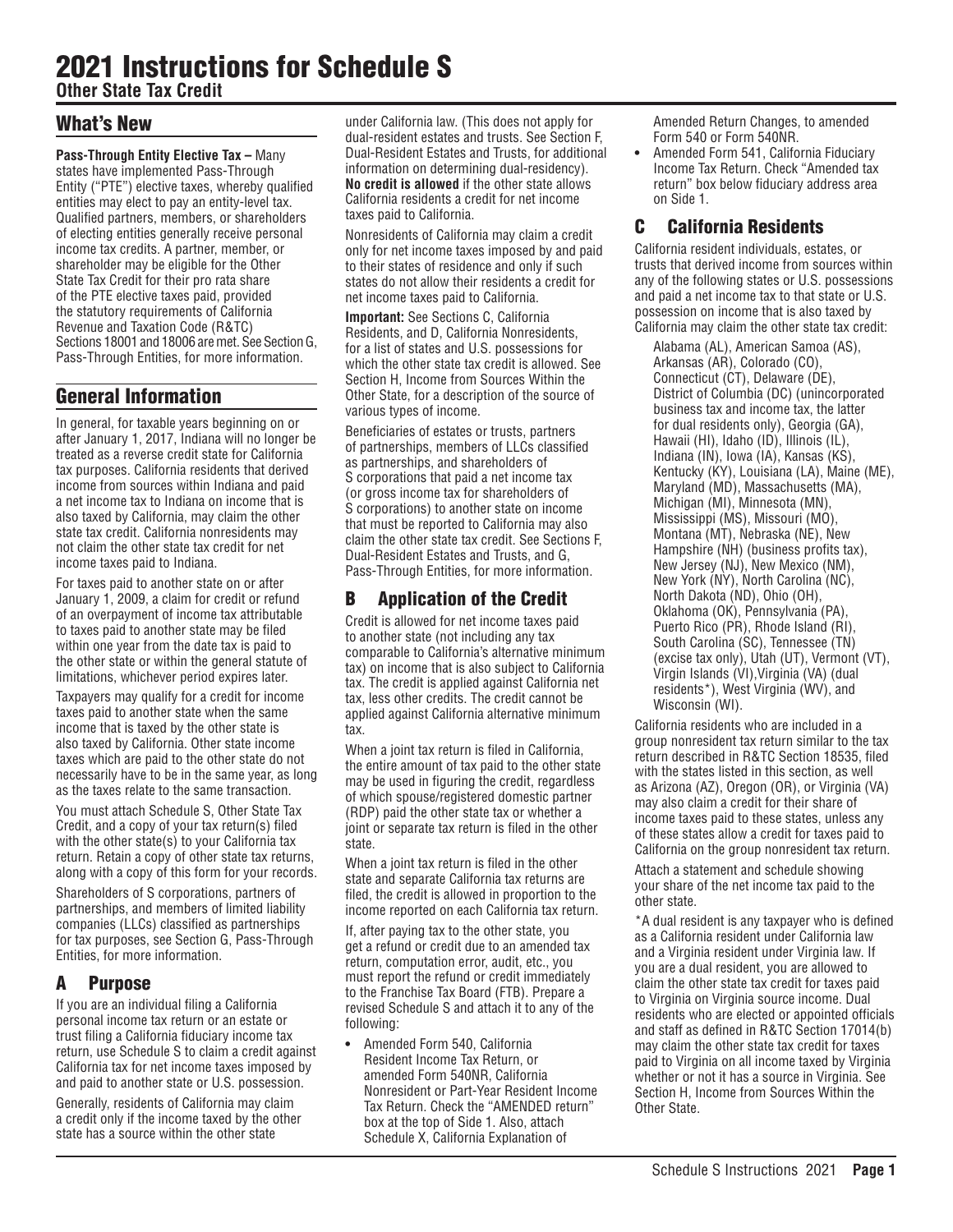# D California Nonresidents

California nonresident individuals, estates, or trusts that are residents of one of the following states or U.S. possessions and paid a net income tax to that state or U.S. possession on income that is also taxed by California may claim the other state tax credit:

Arizona (AZ), Guam (GU), Oregon (OR), and Virginia (VA).

California nonresidents who are residents of any state or U.S. possession not listed may not claim this credit. This credit is not allowed on a California group nonresident tax return.

## E California Part-Year Residents

California part-year residents:

- **•** Follow the instructions for residents for the part of the year that you were a California resident.
- **•** Follow the instructions for nonresidents for the part of the year that you were a nonresident.

### F Dual-Resident Estates and **Trusts**

An estate or trust may claim a credit if it is treated as a "resident" of California and also as a "resident" of another state. For this purpose an estate or trust is considered a resident of any state that taxes the trust or estate based on its net income. The credit is limited to:

- 1. The proportion of the tax paid to the other state by the estate or trust that the double-taxed income bears to the total income taxed by the other state.
- 2. The proportion of the estate's or trust's California tax that the double-taxed income bears to the total income taxed by California.

#### **Beneficiary of an Estate or Trust**

A beneficiary of an estate or trust who is a California resident and pays California tax on income that has been taxed to the estate or trust in another state may also claim the credit. The credit is limited to both of the following:

- 1. The proportion of the tax paid to the other state by the estate or trust that the income taxed to the beneficiary in California and also to the estate or trust in the other state bears to the total income taxed by the other state.
- 2. The proportion of the beneficiary's California tax that the income taxed to the beneficiary in California and also to the estate or trust in the other state bears to the beneficiary's total income taxed by California.

Attach a copy of Schedule K-1 (541), Beneficiary's Share of Income, Deductions, Credits, etc., and a schedule showing your share of the net income tax paid to the other state.

# G Pass-Through Entities

A shareholder of an S corporation is allowed a credit for the shareholder's share of net and gross income taxes paid by the S corporation to another state that either does not allow S corporation elections or imposes tax on S corporations and the S corporation elected to be treated as an S corporation in the other state. A partner is allowed a credit for the partner's share of net income taxes paid by the partnership to another state. A member of an LLC classified as a partnership is allowed a credit for the member's distributive share of net income taxes paid by the LLC to another state.

Attach a copy of Schedule K-1 (100S, 565, or 568), Share of Income, Deductions, Credits, etc., and a schedule showing your share of the net income tax paid to the other state.

## H Income from Sources Within the Other State

Generally, residents of California (with the exception of dual-resident estates and trusts) may claim a credit for net income taxes imposed by and paid to another state only on income which has a source within the other state.

For this purpose, California's nonresident sourcing principles apply even though the results may be contrary to the other states' principles. The following describes the sources of various types of income pursuant to California law:

- **•** Compensation for services rendered by employees has a source where the services are performed.
- **•** Compensation for services rendered by independent contractors has a source where the benefit of the services are received.
- **•** Income from tangible personal property and real estate has a source where the property is located.
- **•** Income from intangible personal property (such as interest and dividends) generally has a source where the owner resides.
- **•** Business income has a source where the benefit of the services are received.

Those persons subject to tax as California residents solely by reason of the R&TC Section 17014(b) (holders of federal elective offices, certain Presidential appointees, and Congressional staff members) may base their credit computation on income taxed by the other state, regardless of its source.

Get FTB Pub. 1031, Guidelines for Determining Resident Status, for additional information concerning source income.

# I Where To Get Income Tax Forms and Publications

**By internet –** You can download, view, and print California tax forms and publications at **ftb.ca.gov/forms**.

**By phone –** Call 800.338.0505, and follow the recorded instructions. Enter the following codes when instructed to do so:

- **•** Code **913** for Schedule S
- **•** Code **941** for Pub. 1031

Allow two weeks to receive your order. If you live outside California, please allow three weeks to receive your order.

**By mail –** 

TAX FORMS REQUEST UNIT MS D120 FRANCHISE TAX BOARD PO BOX 307 RANCHO CORDOVA CA 95741-0307

# Specific Line Instructions

**Credit from more than one state –** If you have a credit from more than one state, figure the credit separately by completing a separate Schedule S for each state. Add the credits from each state's Schedule S, line 12 and enter the total on your tax return. See instructions for line 12. You **must** attach the schedules to your tax return.

# Part I Double-Taxed Income

Double-taxed income is income taxed by California and the other state. In Part I, provide a breakdown of your double-taxed income by income item and amount. In column (a), identify the income item, such as wages earned in another state while a California resident, gain on sale of real estate, ABC Partnership ordinary income, etc. In column (b), enter the amount of income from that item taxed by California. In column (c), enter the amount of income from that item taxed by the other state.

For residents of California, the income that is taxed by the other state must also have a source in the other state. See Section H, Income from Sources Within the Other State, for a description of the source of various types of income.

Nonresidents of California should enter in column (b) only the amount of double-taxed income that is included in Schedule CA (540NR), California Adjustments — Nonresidents or Part-Year Residents, Part II, line 27, column E. In column (c), enter only the amount of double-taxed income that is included in adjusted gross income taxed by your state of residence.

**Line 1 –** Combine the amounts in column (b) and column (c). Enter the totals on this line and in Part II, line 3, and line 8, respectively.